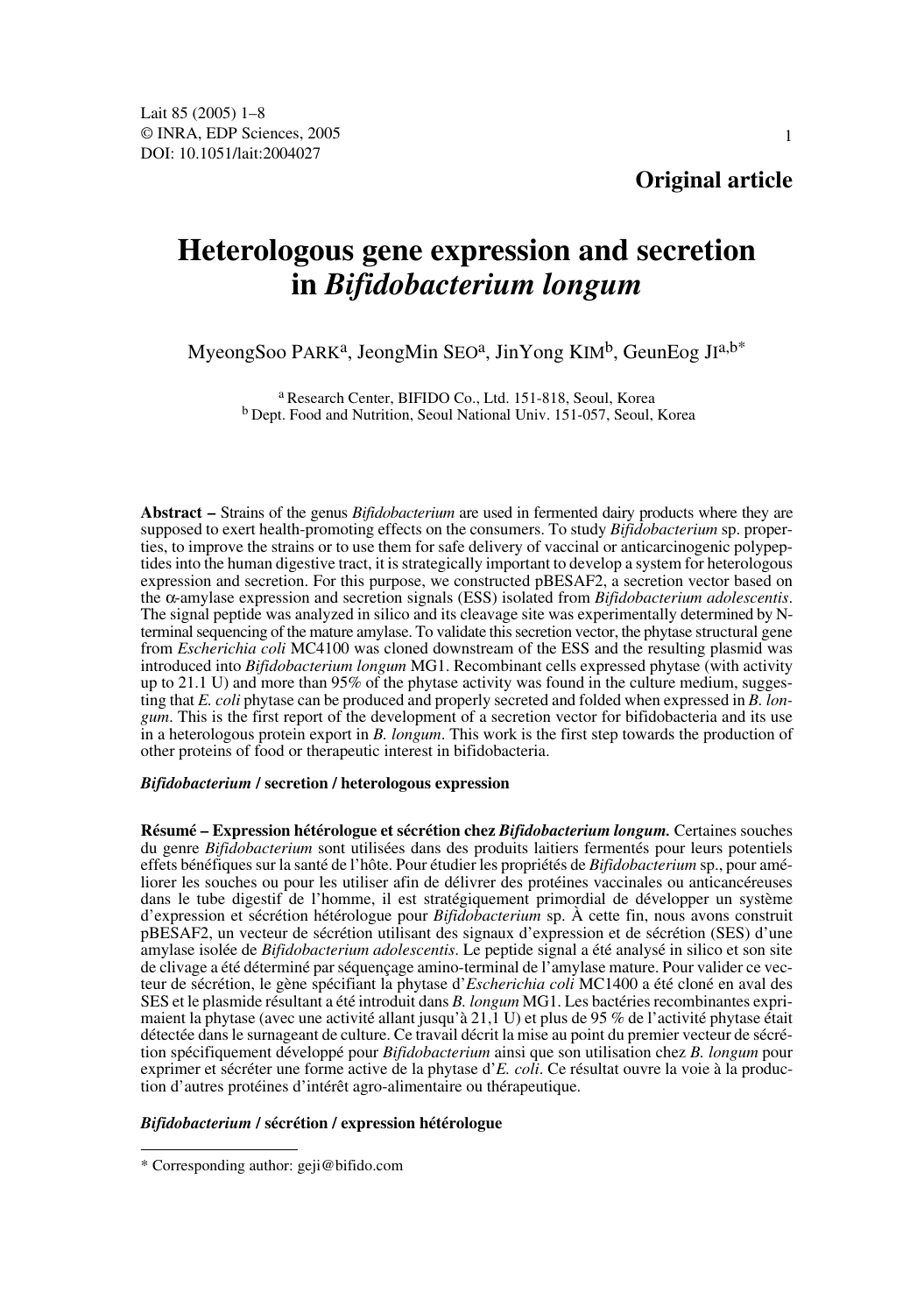# **1. INTRODUCTION**

*Bifidobacterium* species are non-pathogenic, Gram-positive, anaerobic bacteria, which inhabit the intestinal tract of humans and animals [13]. In breast-fed infants, bifidobacteria represent more than 90% of the gut bacterial population [6]. Bifidobacteria have been proven to exert health-promoting effects on the host by maintaining intestinal microflora balances, reducing lactose intolerance and serum cholesterol levels, increasing vitamin synthesis, and boosting the immune system and intrinsic anticarcinogenic activity of the host [14]. Reflecting these beneficial properties, *Bifidobacterium* spp. are commonly used in commercial, fermented dairy products [20]. However, since these beneficial effects are strain-dependent, ongoing research aimed at improving strain characteristics of *Bifidobacterium* is warranted. In this regard, the development of a vector system for *Bifidobacterium* is strategically important, not only for strain improvement, but also because *Bifidobacterium* is a promising delivery system into the human intestinal tract for other useful gene products, such as antigens, in live vaccine development.

In a previous study, we cloned and characterized an expression and secretion signal (ESS) from *Bifidobacterium* [9]. In the present report we applied the ESS element for the development of an expression-secretion system for the genus *Bifidobacterium*.

Phytases catalyze the hydrolysis of phytate, thereby releasing inorganic phosphate [19]. These enzymes are of interest for biotechnological applications, in particular for improving dietary phytate-phosphorus utilization by simple-stomached animals such as swine and poultry [4]. Similar to humans, these species have little endogenous phytase activity, thus most of their ingested phytate is excreted. Supplemental phytase in pig diets is effective at improving the bioavailability of phytatephosphorus, thereby decreasing phosphorus pollution [4].

In *Escherichia coli*, the *appA* gene codes for a bifunctional enzyme that exhibits both acid phosphatase and phytase activities.

These activities have a pH optimum of 4.5 and are stable at pH values from 2 to 10, while their temperature optimum is 60 °C [18]. The mature AppA protein  $(45 \text{ kg} \cdot \text{mol}^{-1})$ is localized in the periplasmic protein of *E. coli,* while the AppA precursor contains a N-terminal signal peptide of 22 amino acids [5]. Manner et al. [12] studied the effectiveness of an *E. coli* phytase, in comparison with a commercially available *Aspergillus* phytase, at improving the bioavailability of phosphorus in broilers, layers and young pigs. They observed that *E. coli* consistently enhanced the availability of phytate in the same range or slightly more effectively than *Aspergillus* phytase*,* although the magnitude of this effect was quite small in layers and pigs.

In this report, we constructed an expression and secretion system using the genus *Bifidobacterium* and used it to express and secrete the *E. coli* AppA phytase in *B. longum* MG1.

# **2. MATERIALS AND METHODS**

# **2.1. Bacterial strains, media and plasmids**

The bacterial strains and plasmids used in this study are listed in Table I. *E. coli* DH5α was cultured at 37 °C in Luria broth with vigorous shaking. Ampicillin was used at a concentration of 50  $\mu$ g·mL<sup>-1</sup> and chloramphenicol at  $3 \mu$ g·mL<sup>-1</sup> for the selection of transformed bacteria. *Bifidobacterium* strains were grown in Brain Heart Infusion (BHI) broth (Difco, Detroit, USA) and MRS medium (Difco, Detroit, USA) supplemented with 0.05% (w/v) L-cysteine HCl at 37 °C.

# **2.2. General cloning techniques and sequence analysis**

Plasmid DNA preparation from *E. coli*, restriction enzyme digestion, ligation and transformation of *E. coli* were carried out according to the procedure described by Sambrook et al. [21]. Plasmid DNA from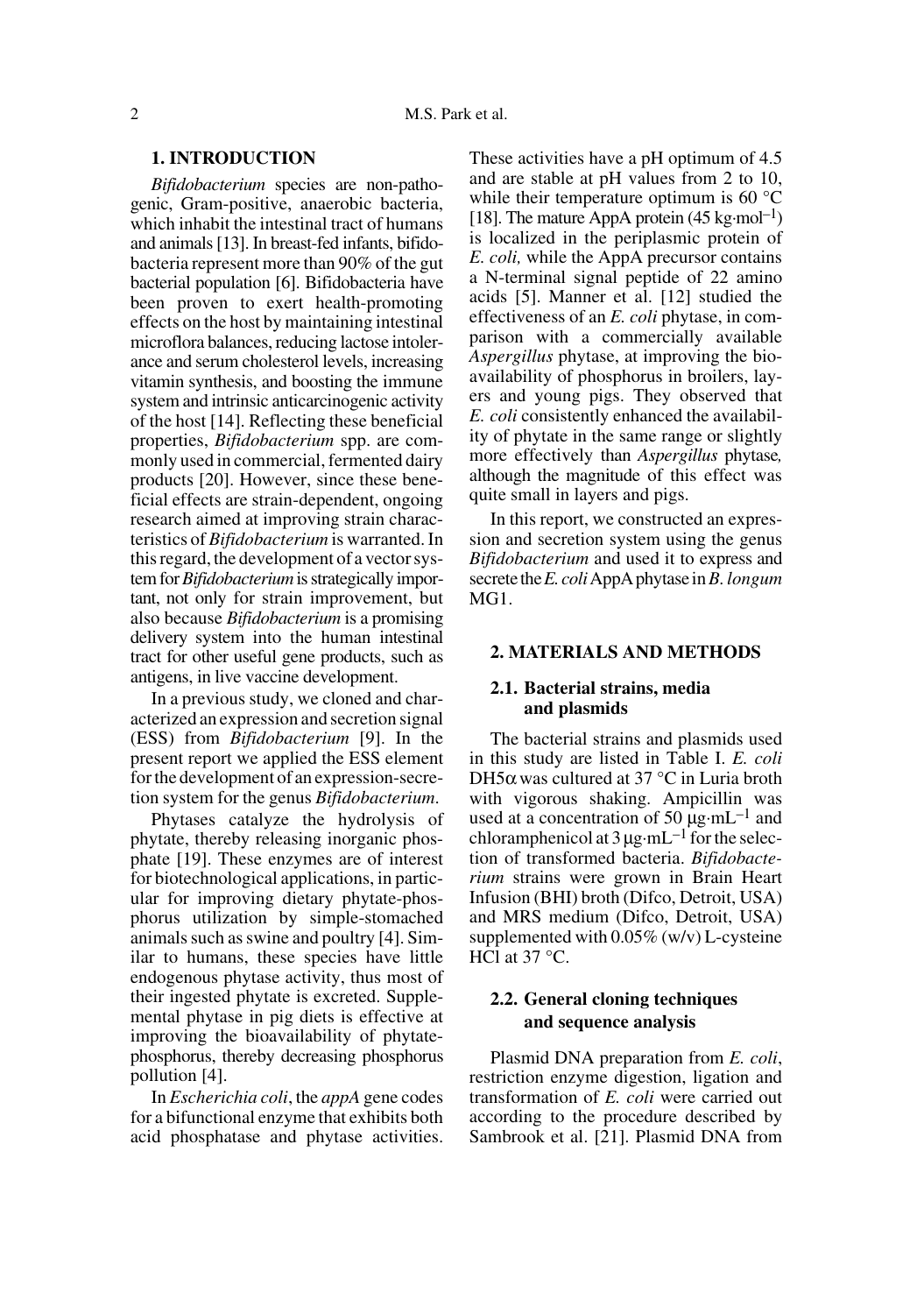| Strain or plasmid                   | Relevant characteristics                                                                                                                    | Source or reference |
|-------------------------------------|---------------------------------------------------------------------------------------------------------------------------------------------|---------------------|
| <i>Bifidobacterium</i> strains      |                                                                                                                                             |                     |
| <b>B.</b> adolescentis <b>INT57</b> | Source of ESS                                                                                                                               | [8]                 |
| B. longum MG1                       | <b>Transformation host</b>                                                                                                                  | [16]                |
| E. coli strains                     |                                                                                                                                             |                     |
| $DH5\alpha$                         | Cloning host                                                                                                                                | $[7]$               |
| MC4100                              | Source of phytase gene (appA)                                                                                                               | $[3]$               |
| Plasmids                            |                                                                                                                                             |                     |
| pBES2                               | Cm <sup>r</sup> , Amp <sup>r</sup> ; E. coli-Bifidobacterium<br>shuttle vector                                                              | [16]                |
| pYBamy59                            | $Cmr$ , Amp <sup>r</sup> ; pBES2 derivative containing<br>a functional promoter and the structural<br>gene for ESS                          | [9]                 |
| pBESAF2                             | $Cmr$ , Amp <sup>r</sup> ; pBES2 derivative containing<br>a functional promoter and the ESS                                                 | This study          |
| pBESAF2-appA                        | $\text{Cm}^{\text{r}}$ , Amp <sup>r</sup> ; pBES2 derivative containing<br>a functional promoter and ESS and E. coli<br>phytase gene (appA) | This study          |

**Table I.** Bacterial strains and plasmids.

*Bifidobacterium* strains was prepared as described by Park et al. [15]. Nucleotide sequences were determined using the BigDye terminator and the ABI377 system (PE Applied Biosystems, Foster City, CA, USA). All restriction and modifying enzymes were purchased from Promega (Madison, WI, USA). Sequence analysis of the cloned gene was also performed using the BigDye terminator and the ABI377 system (PE Applied Biosystems, CA, USA). Signal sequence analysis was performed using the SignalP software program held at http:// www.cbs.dtu.dk/Services/SignalP/ [2].

# **2.3. PCR amplification of DNA**

In a previous study, a 2477 bp DNA fragment containing *amyB,* an amylase gene, was isolated from *B. adolescentis* INT57 and analyzed [9]. It was cloned into pBES2 to construct pYBamy59 and used to transform *B. longum* MG1, resulting in MG1 (amy59). The ESS was amplified from pYBamy59 using primers ESS-F and ESS-R (Tab. II). For amplification of the *appA* gene, genomic DNA was prepared from *E. coli* MC4100 using GeneReleaser® (Bioventure Inc., Murfreesboro, TN, USA) and primers appA-F and appA-R (Tab. II) were used. For the design of the primer set, the nucleotide sequence of the a*ppA* gene was obtained from GenBank under the accession number M58708. The PCR reaction was performed as follows: 25 ng of DNA in a final volume of  $50 \mu L$  containing deoxyribonucleoside triphosphate  $(0.25 \text{ to } 0.5 \text{ mmol} \cdot \text{L}^{-1}$  each), oligonucleotides oligonucleotides  $(50 \text{ pmol·L}^{-1})$  (Tab. II), and 1.0 to 3.0 U of LA-Taq polymerase (TAKARA, BIO Inc., Shiga, Japan). Amplification was performed on a PROGENE (Techne, Cambridge, UK) with 30 cycles of denaturation at 95 °C for 30 sec (5 min in the first cycle), annealing at 60 °C for 60 s, and elongation at 72 °C for 90 s (10 min in the last cycle).

# **2.4. Transformation of** *Bifidobacterium*

Electrocompetent cells of *B. longum* MG1 were prepared according to the method of Argnani et al*.* [1] with minor modifications. *B. longum* MG1, grown in MRS-cysteine medium overnight, was inoculated into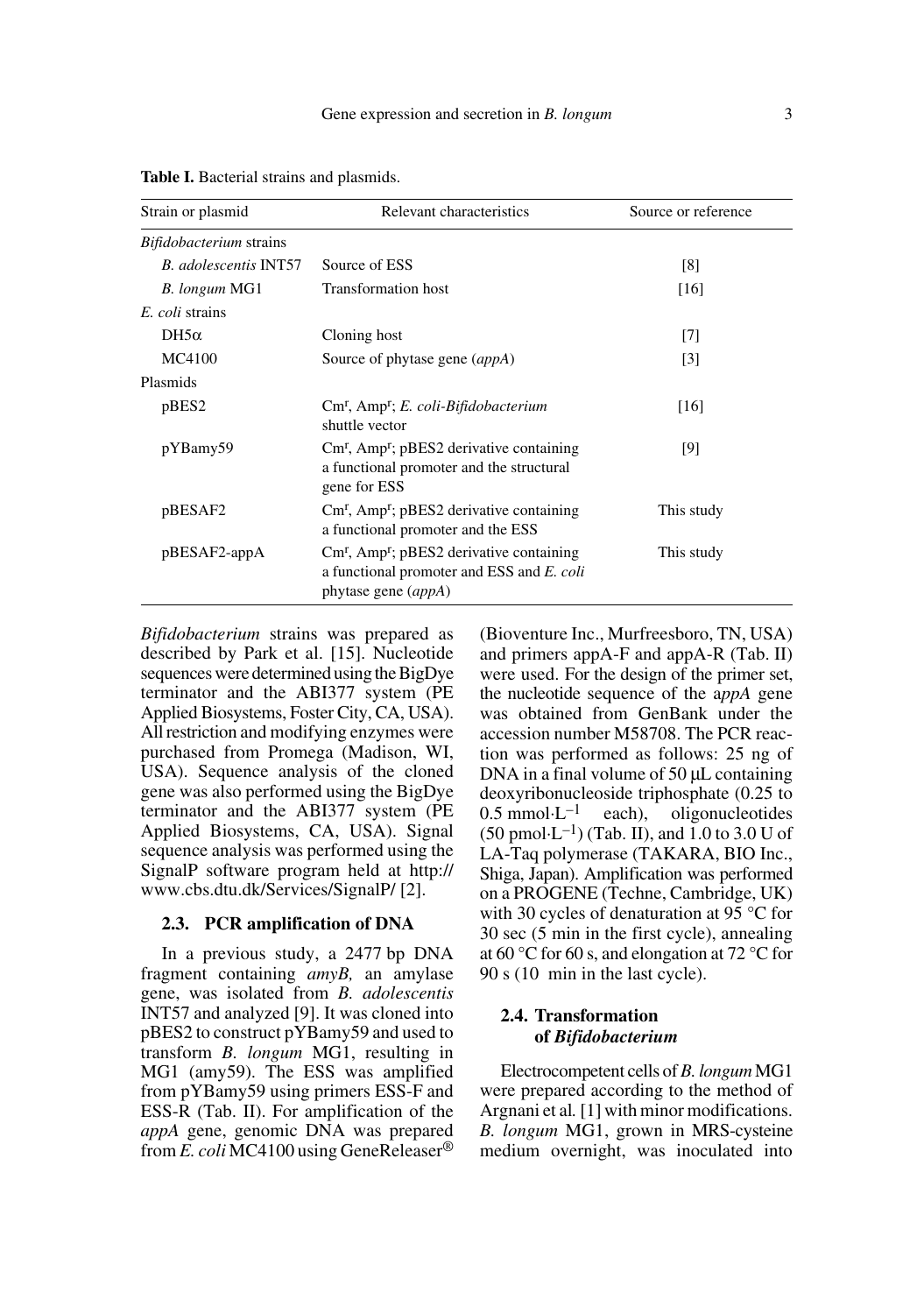| Primer   | Sequence*                                                  |
|----------|------------------------------------------------------------|
| ESS-F    | 5'-CCGAAATCTAGA <sup>241**</sup> GAAATACCGCAATGC-3'        |
| ESS-R    | 5'-CTCGCCCATGGATCCC <sup>879</sup> GCCAGTCCGTAATGCTTGCG-3' |
| $AppA-F$ | 5'-GTCTGGATCCATGC <sup>250</sup> AGAGTGAGCCGGAGCTGAAG-3'   |
| $AppA-R$ | 5'-GTCATCGAATT <sup>1524</sup> CAGAGCATTCAGGTAACT-3'       |

**Table II.** Oligonucleotides used for PCR amplification.

\* Underlined nucleotides represent modifications with regard to the original gene and the bold letters represent restriction enzyme recognition sites.

\*\* Nucleotide number of original sequence of each gene.

fresh MRS-cysteine medium containing  $0.2 \text{ mol} \cdot \text{L}^{-1}$  sucrose and cultivated anaerobically at 37 °C. When the culture reached  $OD_{600} = 0.45$ , cells were harvested by centrifugation  $(8000 g)$  for 10 min and washed twice using  $0.2 \text{ mol} \cdot \text{L}^{-1}$  sucrose solution. The pellet was resuspended in 1/320 of the initial volume of  $0.2 \text{ mol-L}^{-1}$  sucrose. One microgram of DNA was thoroughly mixed with 80 µL of competent cells and transferred to a pre-chilled cuvette for application of an electric pulse using a Gene Pulser apparatus (Bio-Rad, Hercules, CA, USA), which was set at 12.5 kV cm<sup>-1</sup>, 200  $\Omega$  and 40 µF. The transformed cells were selected on MRS medium containing  $3 \mu$ g·mL<sup>-1</sup> of chloramphenicol and  $0.2 \text{ mol} \cdot L^{-1}$  sucrose.

# **2.5. Analysis of intracellular and extracellular phytase activity**

Phytase activity was measured using sodium phytate as a substrate [17]. One phytase unit was defined as the activity that releases one µmole of inorganic phosphorus from sodium phytate per minute at 37 °C. *B. longum* MG1 strain with pBES2 was used as a control because it showed no apparent phytase activity. The transformed cells were grown in a modified MRS medium (glucose 2%, Tween 80 0.1%, yeast extract 0.5%, ammonium citrate 0.2%, peptone 0.5%, sodium acetate 0.5%, CaCl<sub>2</sub> 0.05%, magnesium sulfate 0.01%, maleic acid 0.01%, sodium carbonate 0.2%, L-cysteine·HCl 0.05%, and manganese sulfate 0.005%). Aliquots of 1 mL of culture broth were taken at various time points. Cells were collected by centrifugation at 8000 *g* for 5 min in a microfuge and 50 µL-aliquots of the broths were prepared. In addition, the harvested cells were washed twice with 1 mL of 0.1 mol·L<sup>-1</sup> sodium acetate buffer (pH 5.4) and disrupted by sonication. The cell debris was precipitated by centrifugation at 10000 *g* for 15 min at 4  $\degree$ C. To each sample, 350 µL of 0.1 mol·L<sup>-1</sup> sodium acetate buffer (pH 5.4) and 4  $\mu$ L of 0.1 mol·L<sup>-1</sup> sodium phytate were added and incubated at 58 °C for 30 min. Fifty µL of the reaction sample were transferred into a fresh tube and 50 µL of 1 mol $\cdot$ L<sup>-1</sup> citric acid and 400  $\mu$ L of AAM solution [100  $\mu$ L of 10 mmol·L<sup>-1</sup> ammonium molybdate, 100  $\mu$ L of 5 N H<sub>2</sub>SO<sub>4</sub> and 200 µL of acetone] were added and mixed. The absorbance was measured at 450 nm.

# **2.6. Protein purification and N-terminal sequencing**

To purify α-amylase from the supernatant of MG 1 containing pYBamy59, cells were grown anaerobically in 1000 mL starch-BHI liquid media containing 0.05% L-cysteine·HCl (w/v) and chloramphenicol  $(3 \mu g \cdot mL^{-1})$  at 37 °C. The supernatant was separated from the cell pellet by centrifugation at 8000 g for 10 min at  $4^{\circ}$ C. Proteins in the supernatant were precipitated with 75% ammonium sulfate and centrifuged at 3000 *g* for 30 min at 4 °C. The pellet was dissolved in 100 mmol $\cdot L^{-1}$  sodium acetate buffer (pH 5.5). To remove ammonium sulfate from the concentrated protein solution, dialysis was carried out in 20 mmol $\cdot L^{-1}$ sodium acetate buffer (pH 5.5) using the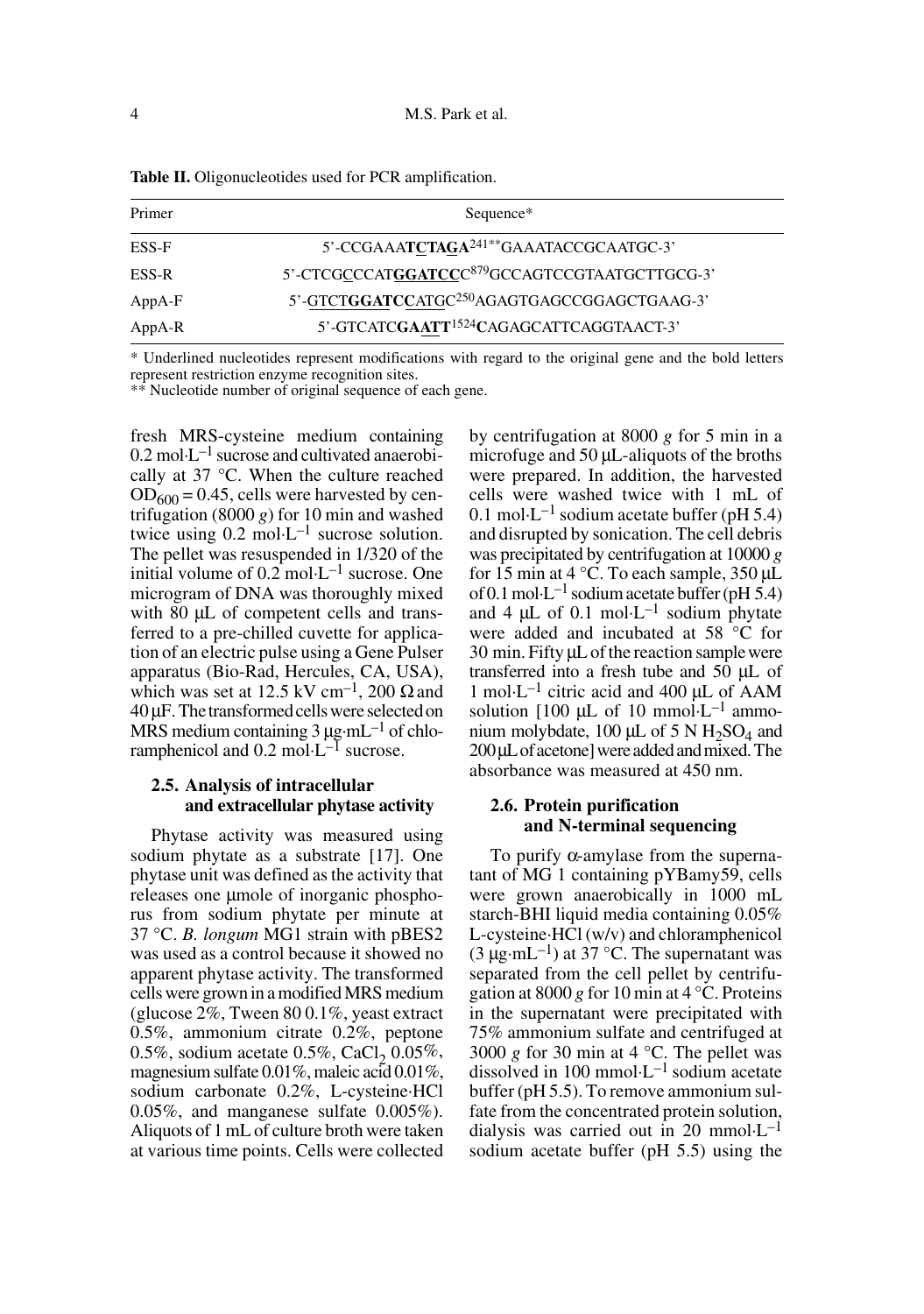

**Figure 1.** Purification of amylase from culture broth of MG1 (amy59). M, size marker; 9, fraction number of FPLC elutes;  $\leftarrow$  amylase band confirmed by activity staining and used for N-terminal sequence analysis.

Slide-A-Lyzer Dialysis Cassette (Pierce, Rockford, IL, USA) at 4 °C. Subsequently, this protein solution was concentrated using microcon centrifugal filter devices (Millipore, Billerica, MA, USA) and then stored at 4 °C. For ion exchange chromatography, a UPC-900, P-920 and Fac-920 (AKTAFPLC, Amersham Pharmacia Biotech, Sweden), and a Hi Trap\_Q\_HP\_1mL column (Amersham Pharmacia, Uppsala, Sweden) were used. The proteins were consecutively eluted with 0 mol $L^{-1}$  KCl (in  $25$  mmol $\cdot L^{-1}$  potassium phosphate buffer) to 1 mol·L<sup>-1</sup> KCl (in 25 mmol·L<sup>-1</sup> potassium phosphate buffer). The purified protein was separated by SDS-polyacryamide gel electrophoresis. Activity staining was performed to chase the amylase protein band as described by Lee et al. [10]. To analyze the N-terminal sequence of amylase from the MG1 (amy59), the target protein was transferred to a PVDF membrane according to the method of Sambrook et al. [21]. The eluted protein was sequenced using a Procise 491 HT protein sequencer (Applied Biosystems, USA).

#### **3. RESULTS AND DISCUSSION**

#### **3.1. Determination of the cleavage site**

For the precise determination of the cleavage site of the ESS gene, amylase was purified from MG1 (amy59), separated using SDS-PAGE and transferred as described in Materials and Methods (Fig. 1). The purified amylase had the N-terminal amino acid sequence:  $\text{Ser}^{45}$  -  $\text{Thr}^{46}$  -  $\text{Asp}^{47}$  -  $\text{Arg}^{48}$  - $Asp^{49}$  - Ser<sup>50</sup>. This coincides with the predicted cleavage site of this protein. In general, signal peptides are 14-25 amino acids long and consist of three identifiable domains, i.e., the amino (N-), hydrophobic (-H-), and carboxy-terminal (-C) regions (Fig. 2). The N-region is rich in positivelycharged amino acids, and is followed by a hydrophobic region that tends to organize itself into a α-helical conformation when brought into contact with the membrane lipid phase. The C-terminal region is hydrophilic and contains the signal peptide cleavage site that is recognized by the relevant signal peptidase. Hydropathy plot analysis (TMHMM program held at http://www.cbs.dtu.dk/ services/) revealed 23 amino acid residues (from 21 to 43;  $VVV$ ----- $AAO$ ) of the putative trans-membrane sequence with a high score. This site corresponds to a general Ala-X-Ala cleavage site. In addition, the N-region frequently contains the positively-charged amino acid residues lysine and arginine [22]. Very similar features of secretion signals from *Bifidobacterium* have been revealed by a comparative genomics approach [11].

The ESS of amylase from INT-57 corresponded well with the general characteristics of reported signal peptides. Thus, the signal peptide identified in the present study may be used for secreting recombinant proteins in bifidobacteria.

# **3.2. Construction of a secretion vector and cloning of the phytase gene**

Initially, the ESS containing the promoter and signal peptide regions of the *amyB* gene was amplified as described above. The partial sequence of the ESS gene is shown in Figure 3. The amplified product (664 bp) was digested using *Xba*I and *Bam*HI and ligated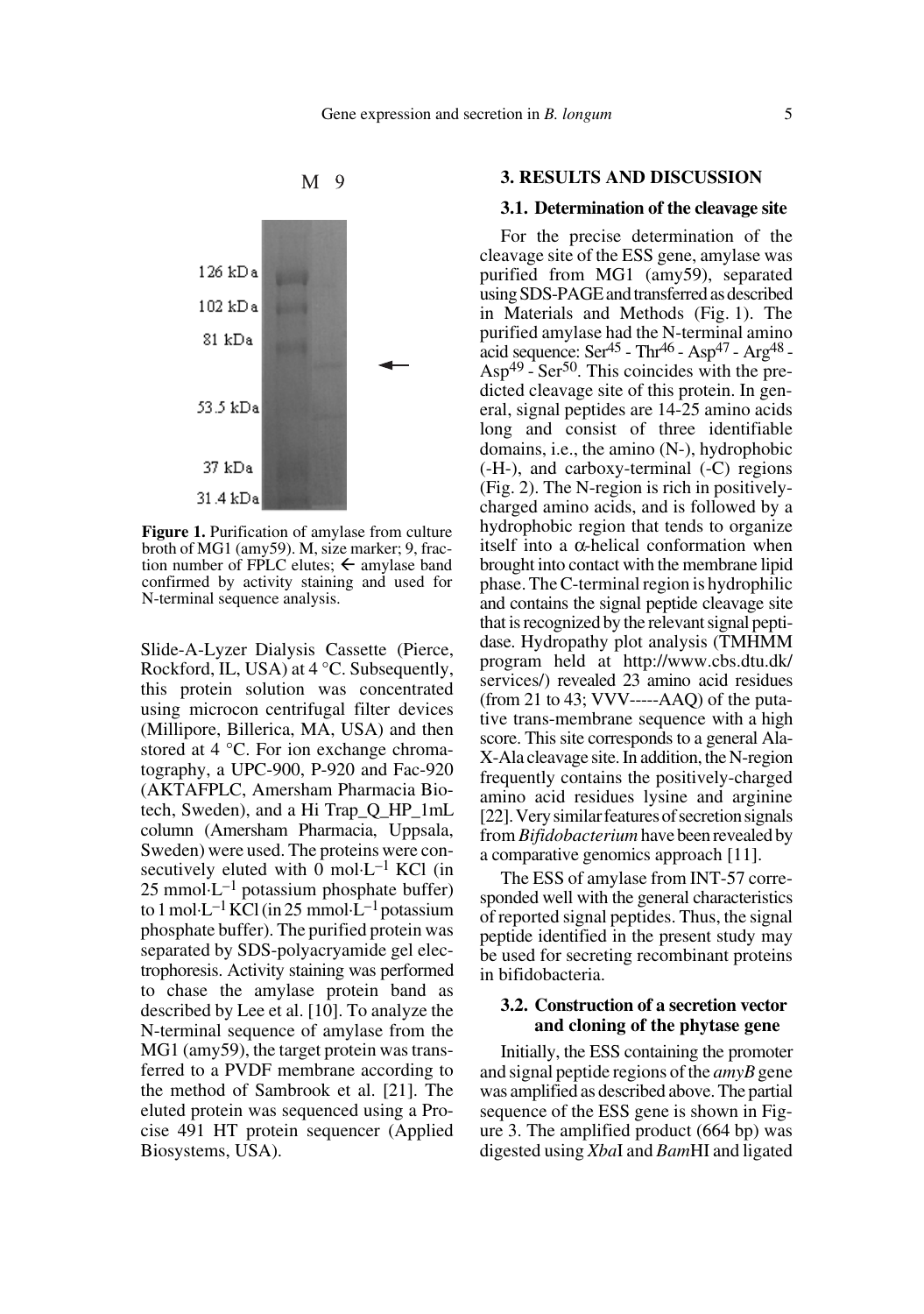

# C-region

**Figure 2.** Three domains of the ESS gene. N-region, positively-charged domain; H-region, hydrophobic domain; C-region, hydrophilic domain with cleavage site.

236 TCTAGAGAAATACCGCAATGCACGGCAAATTCAATTAAACGCAACTCTTCATAGGCCACTTAAAC 301 AAACCACCAC CCCATCAAAT TGGATAGAGC ATATACAAGC CCACATCCAG CAGCACCCCC 361 GTACCCCTAC TTGCGCAAAT GAGAAAGATT TGCAGGGTTG ACGCATCGAC AACAACTGGA 421 TTGCATTTTC AGGGCATCGC CGAATATACT CCCACCACAC AACAAGTTAG GGTGGTACAA 481 AACACCATCA ATTAAGTACC ACCTTTGCAA ACATTTTCAC AAATGAAAGA GTTGTTTCAG 541 CAACGATTTT CATTGTTTTT TCCAAGGCTT TTCGCACTTT AGCACCCTAG AAAAGGTATA 601 AAATAAACAG CATACGTTCG CAATAGTGCA AACGCTATCA AAGAAGATGA ACCCCCGTTA 661 AAGGGATTGA AGAAAAGGAA TAAAGGAGCC ATG AAA CAT CGG AAA CCC GCA CCG GCC TGG  $_{\rm RBS}$  $10$ M K H R K P A P A W 721 CAT AGG CTG GGG CTG AAG ATT AGC AAG AAA GTG GTG GTC GGC ATC ACC GCC GCG GCG ACC  $R$ L G L K I S  $\,$  K  $\,$  $\rm K$  $\mathbf{V}$ V V G I T A  $A$  $A$  $\mathbf{T}$  $30$ 781 GCC TTC GGC GGA CTG GCA ATC GCC AGC ACC GCA GCA CAG GCC AGC AGC GAT CGC GAC AGC  $\mathsf{G}$  $\mathbf{G}$  $\mathbb L$  $A$  $\mathbb T$  $A$  $\,$   $\,$   $\,$   $\,$  $\mathbf T$  $\mathbf{A}$  $A$  $\circ$  $\overline{A}$  $\, \mathbb{S} \,$  $\mathbf T$  $\mathbb D$  $\mathbb R$  $\mathbb D$  $\mathbf S$ 50 841 TAC GCC GAC ACC GTT GAA AAC ACC ACG TTC GAA CAG GCG CGC AAG CAT TAC GGA CTG GCG  $\mathbb{R}$  $\mathbb{R}^2$  $N$  T T  $\mathbf{F}$  $\mathbf{E}$  $\overline{A}$ R K H Y G L A 60  $\mathbf{v}$  $\Delta$  $T$  $\bar{v}$  $\circ$ 901 GGA TCC ATG CAG AGT GAG CCG GAG CTG AAG

 $\mathsf{G} \qquad \mathsf{S} \qquad \mathsf{M} \qquad \mathsf{Q}^{23} \qquad \mathsf{S} \qquad \mathsf{E} \qquad \mathsf{P} \qquad \mathsf{E} \qquad \mathsf{L} \qquad \mathsf{K}$ 70

**Figure 3.** The partial sequence of the ESS gene containing the promoter region and signal sequence of the *amyB* gene. The putative promoter regions 1 (563–612 bp) and 2 (471–520 bp) and the ribosome binding site (RBS 684 bp) were detected by promoter prediction program (data not shown). The full sequence of the *amyB* gene is available from GenBank under the accession number AY240946. The nucleotide sequence from 907 bp and the amino acid sequence are the cloned phytase gene. Restriction enzyme sites for *Xba*I and *Bam*HI are underlined.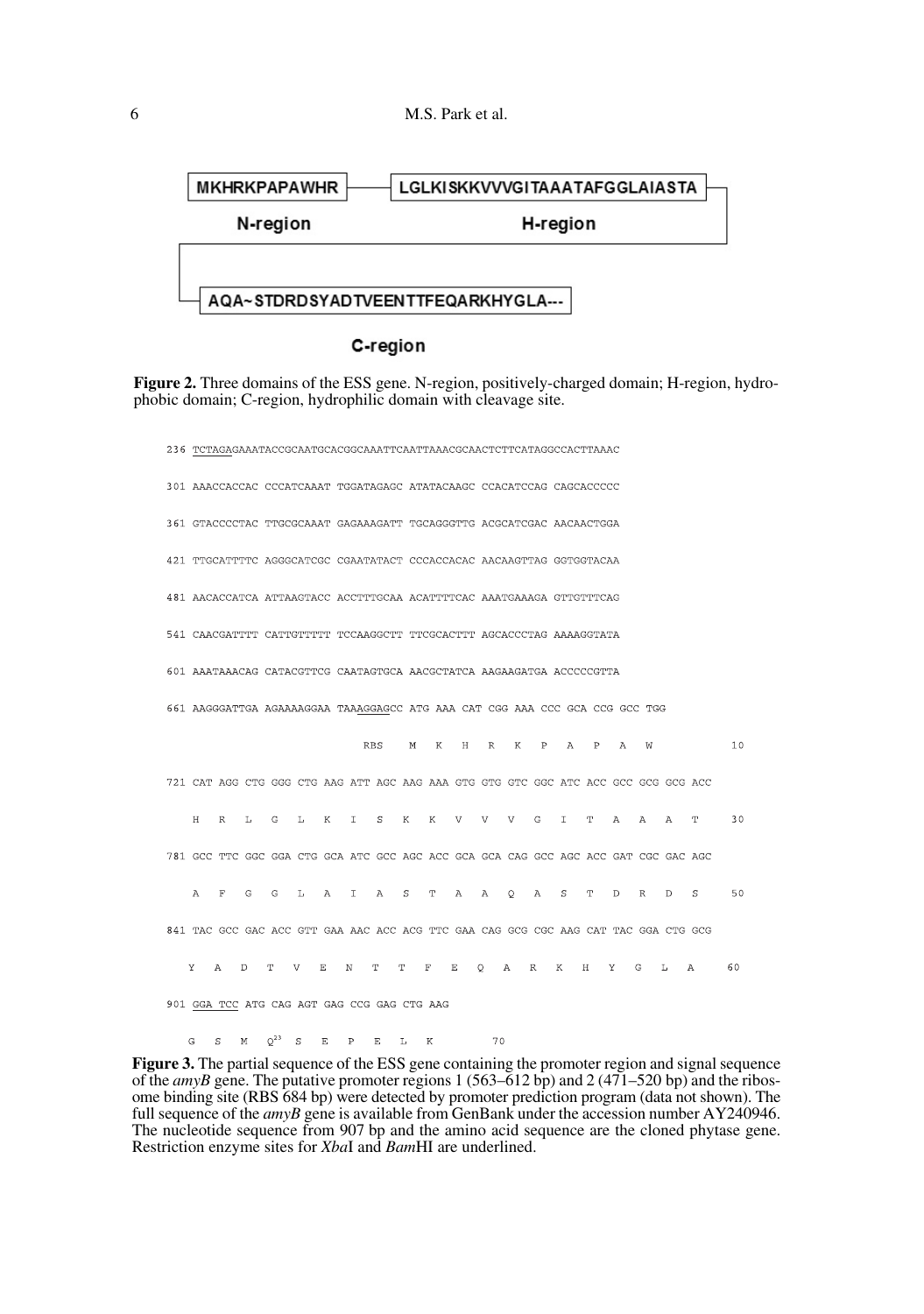into pBES2 digested with the same enzymes to construct pBESAF2. Subsequently, the gene structure and termination sequences of *appA* (from 250 bp to 1534 bp of *appA*; Gen-Bank accession number M58708) were also PCR-amplified (1297 bp) and digested with *Bam*HI and *Eco*RI. These were ligated inframe with the ESS gene and the construct was termed pBESAF2-appA (Fig. 4). Cloning was performed in *E. coli* DH5α and the integrity of the plasmid construct was confirmed by restriction pattern analysis. pBESAF2-appA prepared from *E. coli* DH5α was used to transform *B. longum* MG1 by electrotransformation, resulting in MG1(*appA*). PCR amplification using AppA-F and AppA-R for the plasmid prepared from MG1 (*appA*) produced an amplified DNA band of approximately 1.3 kb, which corresponds to the size of *appA*.

## **3.3. Phytase activity of MG1 (***appA***)**

Phytase activity of MG1 (*appA*) was measured as described in Materials and Methods at each time point and the results are shown in Figure 5. More than 95% of phytase activity in MG1 (*appA*) was detected in the culture supernatant. This pattern of phytase activity was the same as that of amylase of *B. adolescentis* INT57 (data not shown). It shows that



**Figure 4.** Genetic map of the expression vector pBESAF2-appA. Pamy, promoter of *amyB*; SSamy, 72 N-terminal amino acids of *amyB*, the first 44 amino acids represent the secretion signal peptide sequence and the remainder encompass the mature N-terminus of amylase; *appA*, phytase gene from *E. coli* MC4100; ApR and CAT, ampicillin and chloramphenicol resistance genes, respectively; Ori, origin of replication of *E. coli*; Rep and Mob, replication initiation and plasmid mobilization determinant of *Bifidobacterium*, respectively; pMG1, plasmid originated from *B. longum* MG1.



**Figure 5.** The growth curve and phytase activity of MG1 (*appA*) at indicated time points.  $-\bullet$ , phytase activity of culture broth;  $-\Box$ -, growth curve of MG1 (*appA*).